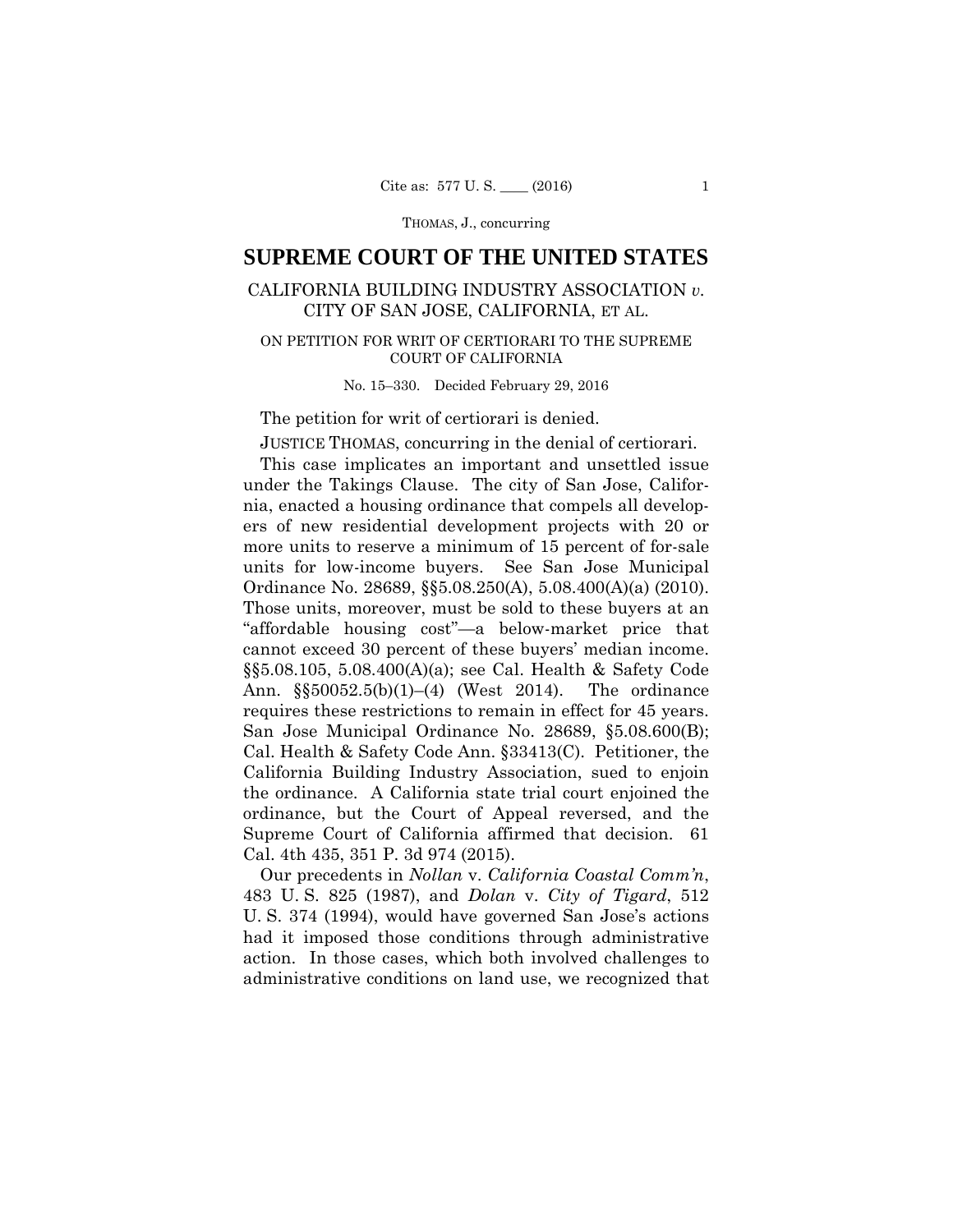#### THOMAS, J., concurring

governments "may not condition the approval of a landuse permit on the owner's relinquishment of a portion of his property unless there is a 'nexus' and 'rough proportionality' between the government's demand and the effects of the proposed land use." *Koontz* v. *St. Johns River Water Management Dist.*, 570 U.S. \_\_\_, \_\_ (2013) (slip op., at 1) (describing *Nollan/Dolan* framework).

For at least two decades, however, lower courts have divided over whether the *Nollan/Dolan* test applies in cases where the alleged taking arises from a legislatively imposed condition rather than an administrative one. See *Parking Assn. of Georgia, Inc.* v. *Atlanta,* 515 U. S. 1116, 1117 (1995) (THOMAS, J., dissenting from denial of certiorari). That division shows no signs of abating. The decision below, for example, reiterated the California Supreme Court's position that a legislative land-use measure is not a taking and survives a constitutional challenge so long as the measure bears "a reasonable relationship to the public welfare." 61 Cal. 4th, at 456–459, and n. 11, 351 P. 3d, at 987–990, n. 11; compare *ibid.* with, *e.g., Home Builders Assn. of Dayton and Miami Valley* v. *Beavercreek*, 89 Ohio St. 3d 121, 128, 729 N. E. 2d 349, 356 (2000) (applying the *Nollan/Dolan* test to legislative exaction).

I continue to doubt that "the existence of a taking should turn on the type of governmental entity responsible for the taking." *Parking Assn. of Georgia, supra,* at 1117– 1118. Until we decide this issue, property owners and local governments are left uncertain about what legal standard governs legislative ordinances and whether cities can legislatively impose exactions that would not pass muster if done administratively. These factors present compelling reasons for resolving this conflict at the earliest practicable opportunity.

Yet this case does not present an opportunity to resolve the conflict. The City raises threshold questions about the timeliness of the petition for certiorari that might preclude